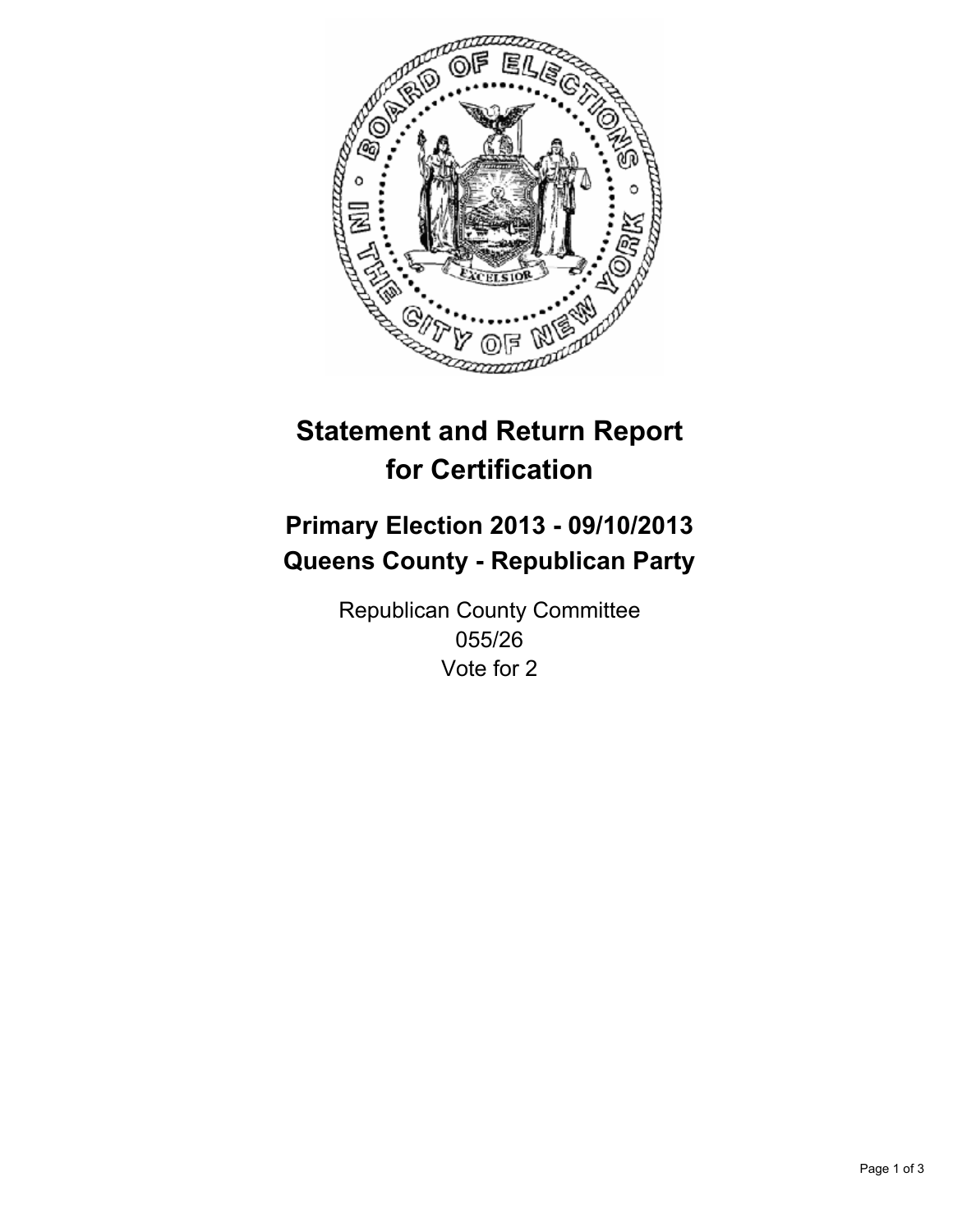

## **Assembly District 26**

| ABSENTEE/MILITARY           |          |
|-----------------------------|----------|
| <b>FEDERAL</b>              | 0        |
| SPECIAL PRESIDENTIAL        | 0        |
| AFFIDAVIT                   | $\Omega$ |
| ROBERT HOGAN                | 5        |
| <b>ASTRID STANESCU</b>      | 5        |
| <b>CHRISTIE LAUREN LELI</b> |          |
| <b>MICHAEL DIGIACOMO</b>    |          |
| <b>Total Votes</b>          | 18       |